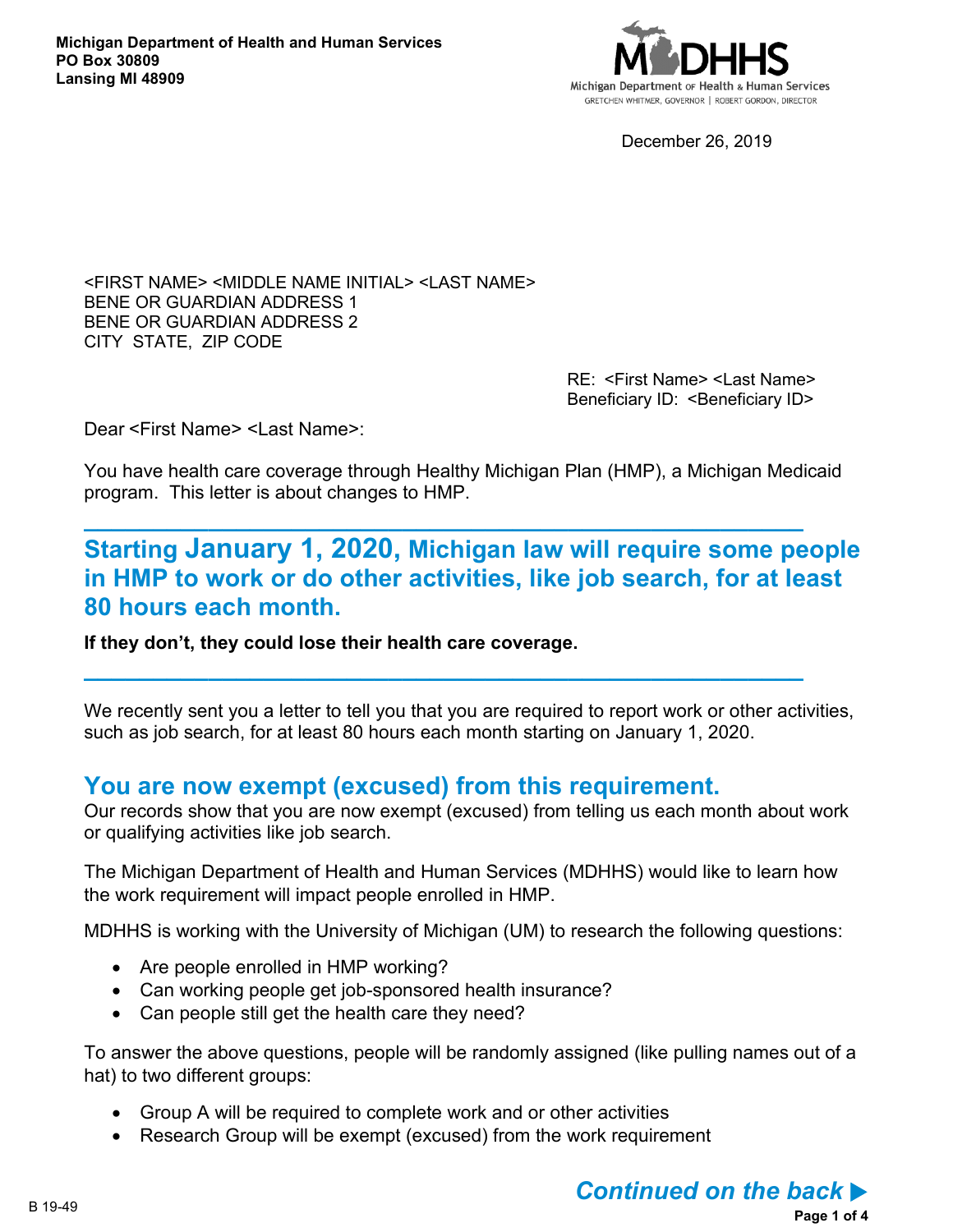## *You are assigned to the Research Group Exemption and are excused from the new work requirement*.

The Research Group Exemption will last from January 2020 to December 2023. UM Researchers will use information from the state to track how long people are enrolled in HMP and what health care services they use. To protect privacy, the information will not show people's names.

# **What do I have to do?**

You do not have to do anything right now. **Being part of the Research Group Exemption means you will be excused from reporting your work or other activities from January 2020 to December 2023.** It will not affect your eligibility for HMP or your choice of health plans. You will still need to complete your annual renewal for HMP.

# **What if I still have questions?**

Please read the enclosed Frequently Asked Questions (FAQ) about this. If you have questions, you can call the UM study team at 1-844-263-8402. You can also call the Beneficiary Help Line at **1-800-642-3195** (TTY 1-866-501-5656) Monday through Friday from 8 a.m. to 7 p.m.

Thank you,

Medical Services Administration

Michigan Department of Health and Human Services



**Read the enclosed FAQ about the UM study**



### **Learn more online at HealthyMichiganPlan.org**



**More questions? Call us at 1-800-642-3195** (TTY 1-866-501-5656)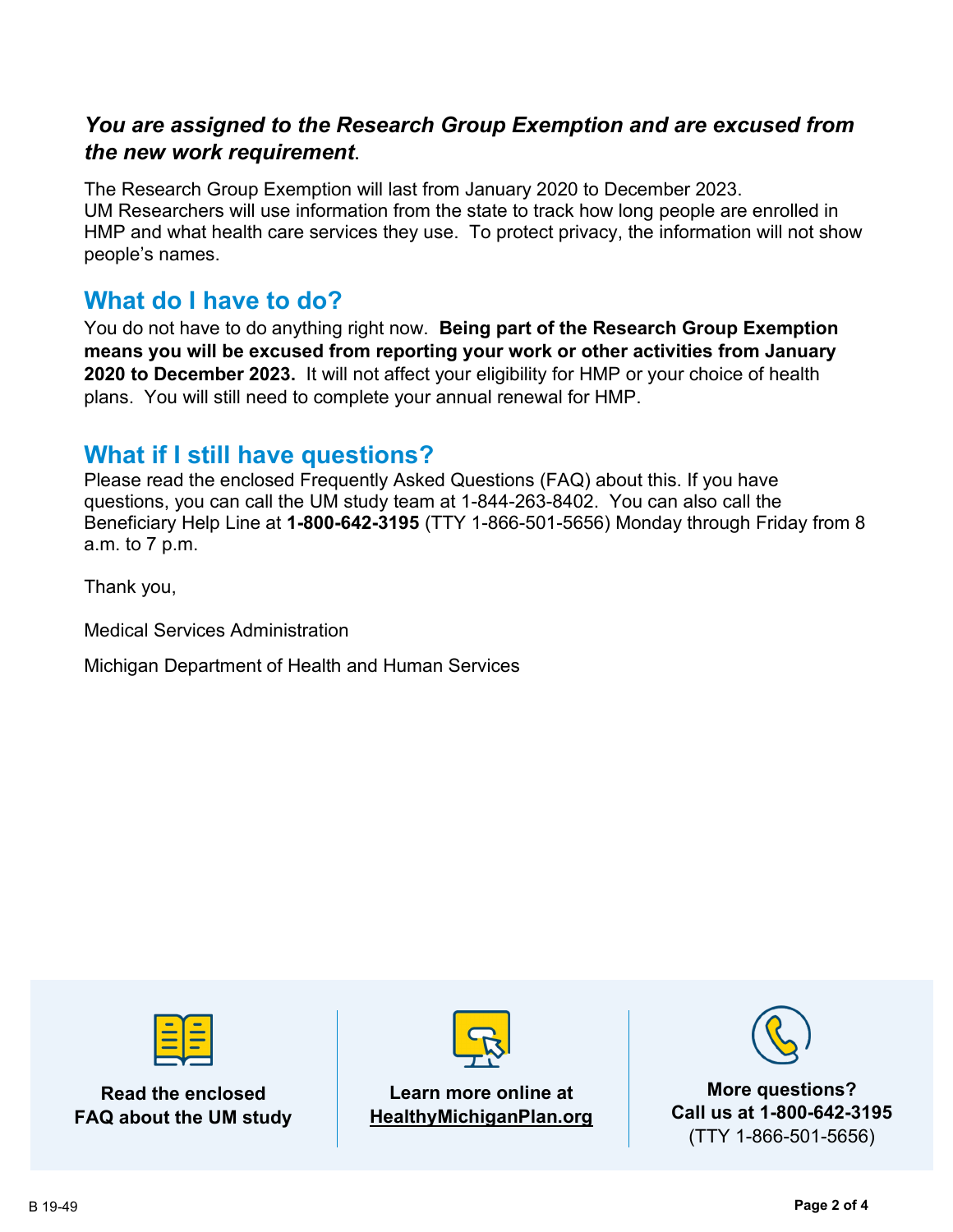# **Michigan Department of Health and Human Services (MDHHS)**

Please note if needed, free language assistance services are available. Call **800-642-3195** (TTY users call TTY: 866-501-5656).

| Spanish              | ATENCIÓN: si habla español, tiene a su disposición servicios gratuitos de<br>asistencia lingüística. Llame al 800-642-3195 (TTY: 866-501-5656).                                               |
|----------------------|-----------------------------------------------------------------------------------------------------------------------------------------------------------------------------------------------|
| Arabic               | ملحوظة· إذا كنت تتحدث اذكر اللغة، فإن خدمات المساعدة اللغوية تتو افر لك بالمجان. اتصل بر قم<br>800-642-3195 (رقم هاتف الصم والبكم:-8656:TTY) (866-501-866)                                    |
| Chinese              | 注意:如果您使用繁體中文,您可以免費獲得語言援助服務。請致電<br>800-642-3195 (TTY: 866-501-5656)                                                                                                                            |
| Syriac<br>(Assyrian) | הלה והוא הלאשל של הלחלות המלח המילה להלחה המשל המלחמים המלחמים המשל המילה המ<br>حلِعَنَه جَحَمَ بِهِ. مَوْمَ حَدْ جِئَتَهِ (705-501-5656-800-642-3195) 800-642                                |
| Vietnamese           | CHÚ Ý: Nếu bạn nói Tiếng Việt, có các dịch vụ hỗ trợ ngôn ngữ miễn phí dành<br>cho bạn. Gọi số 800-642-3195 (TTY: 866-501-5656).                                                              |
| Albanian             | KUJDES: Nëse flitni shqip, për ju ka në dispozicion shërbime të asistencës<br>gjuhësore, pa pagesë. Telefononi në 800-642-3195 (TTY: 866-501-5656).                                           |
| Korean               | 주의: 한국어를 사용하시는 경우, 언어 지원 서비스를 무료로 이용하실 수                                                                                                                                                      |
|                      | 있습니다. 800-642-3195 (TTY: 866-501-5656) 번으로 전화해 주십시오.                                                                                                                                          |
| Bengali              | লক্ষ্য করুনঃ যদি আপনি বাংলা, কথা বলতে পারেন, তাহলে নিঃখরচায় ভাষা সহায়তা<br>পরিষেবা উপলব্ধ আছে। ফোন করুন ১-800-642-3195 (TTY ১-866-501-5656)                                                 |
| Polish               | UWAGA: Jeżeli mówisz po polsku, możesz skorzystać z bezpłatnej pomocy<br>językowej. Zadzwoń pod numer 800-642-3195 (TTY: 866-501-5656).                                                       |
| German               | ACHTUNG: Wenn Sie Deutsch sprechen, stehen Ihnen kostenlos sprachliche<br>Hilfsdienstleistungen zur Verfügung. Rufnummer 800-642-3195<br>(TTY: 866-501-5656).                                 |
| Italian              | ATTENZIONE: In caso la lingua parlata sia l'italiano, sono disponibili servizi di<br>assistenza linguistica gratuiti. Chiamare il numero 800-642-3195<br>(TTY: 866-501-5656).                 |
| Japanese             | 注意事項:日本語を話される場合、無料の言語支援をご利用いただけます。<br>800-642-3195 (TTY:866-501-5656) まで、お電話にてご連絡ください                                                                                                         |
| <b>Russian</b>       | ВНИМАНИЕ: Если вы говорите на русском языке, то вам доступны<br>бесплатные услуги перевода. Звоните 800-642-3195 (телетайп<br>866-501-5656).                                                  |
| Serbo-<br>Croatian   | OBAVJEŠTENJE: Ako govorite srpsko-hrvatski, usluge jezičke pomoći<br>dostupne su vam besplatno. Nazovite 800-642-3195 (TTY Telefon za osobe sa<br>oštećenim govorom ili sluhom 866-501-5656). |
| Tagalog              | PAUNAWA: Kung nagsasalita ka ng Tagalog, maaari kang gumamit ng mga<br>serbisyo ng tulong sa wika nang walang bayad. Tumawag sa 800-642-3195<br>(TTY: 866-501-5656).                          |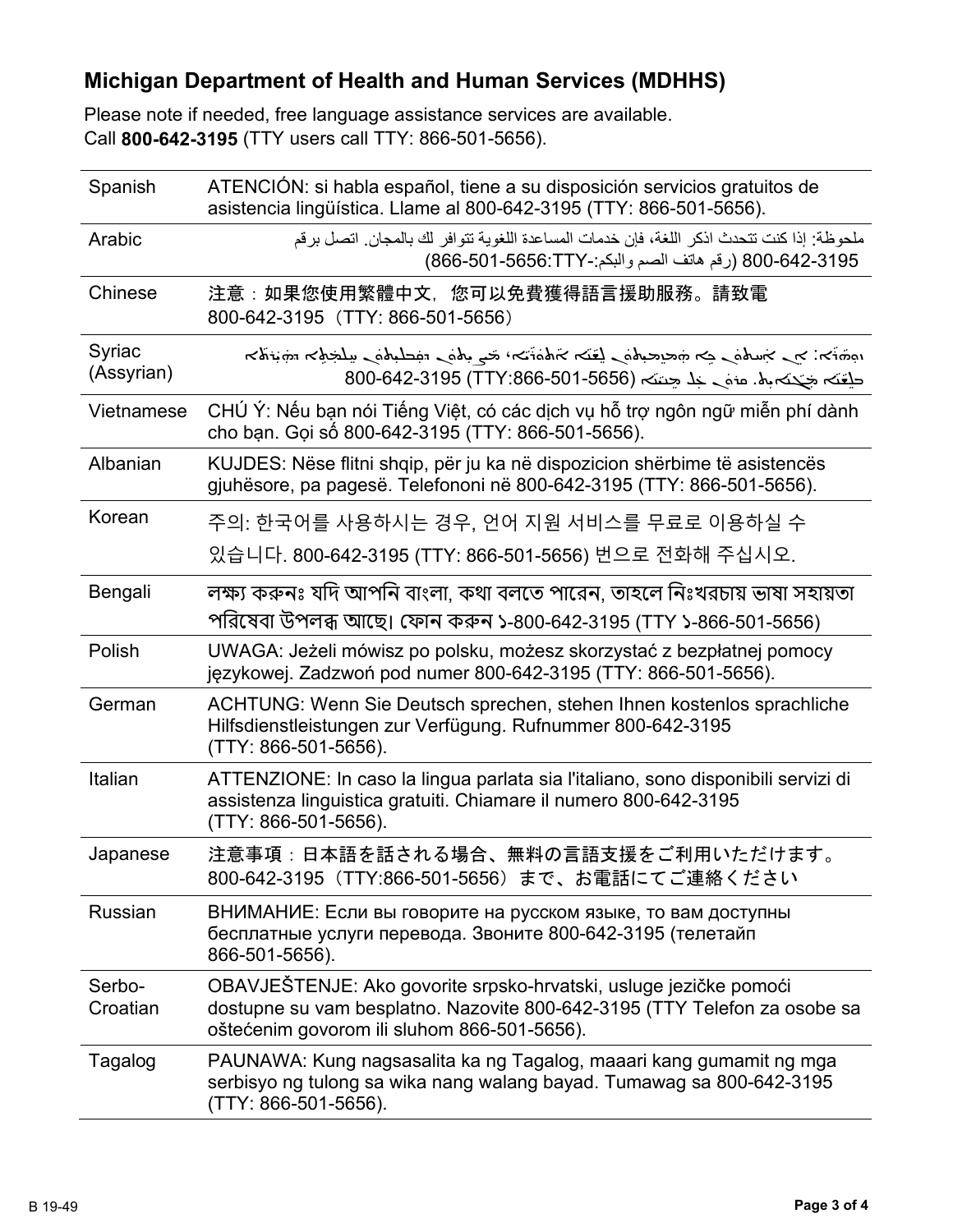## **Nondiscrimination**

The Michigan Department of Health and Human Services (MDHHS) does not discriminate against any individual or group because of race, religion, age, national origin, color, height, weight, marital status, genetic information, sex, sexual orientation, gender identity or expression, political beliefs, or disability. Further, MDHHS:

- Provides free aids and services to people with disabilities to communicate with us, such as:
	- □ Qualified sign language interpreters
	- □ Written information in other formats (large print, audio, accessible electronic formats, other formats)
- Provides free language services to people whose primary language is not English, such as:
	- □ Qualified interpreters
	- □ Information written in other languages

If you need these services, contact the Section 1557 Coordinator. The contact information is found below.

If you believe that MDHHS has not provided services, or discriminated in another way, you can file a grievance with the Section 1557 Coordinator. You can file a grievance in person or by mail, fax, or email. If you need help filing a grievance, the Section 1557 Coordinator is available to help you.

#### **In person or mail:**

MDHHS Section 1557 Coordinator Compliance Office, 4th Floor P.O. Box 30195 Lansing, MI 48909

- **Phone: 517-284-1018** (Main), TTY users call 711
- **Fax:** 517-335-6146
- **Email:** [MDHHS-ComplianceOffice@michigan.gov](mailto:MDHHS-ComplianceOffice@michigan.gov)

#### **You can also file a civil rights complaint with the responsible federal agency.**

| If your grievance or complaint is                           | If your grievance or complaint is about your application for or |
|-------------------------------------------------------------|-----------------------------------------------------------------|
| about your Medicaid application,                            | current food assistance benefits, you can file a discrimination |
| benefits or services you can file a                         | complaint with the U.S. Department of Agriculture (USDA)        |
| civil rights complaint with the U.S.                        | Program by:                                                     |
| Department of Health and Human                              | Completing a Complaint Form, (AD-3027) found online at:         |
| Services at                                                 | https://bit.ly/2g9zzpU or at any USDA office, or write a letter |
| https://bit.ly/2pBS4YG, or by mail                          | addressed to USDA at the address below. In your letter,         |
| or phone at:                                                | provide all of the information requested in the form.           |
| U.S. Department of Health and<br><b>Human Services</b>      | To request a copy of the complaint form, call 866-632-9992.     |
| 200 Independence Avenue, SW                                 | Send your completed form or letter to USDA by mail:             |
| Room 509F, HHH Building                                     | U.S. Department of Agriculture                                  |
| Washington, D.C. 20201                                      | Office of the Assistant Secretary for Civil Rights              |
| 800-368-1019, 800-537-7697                                  | 1400 Independence Avenue, SW                                    |
| (TDD)                                                       | Washington, D.C. 20250-9410                                     |
| Complaint forms are available at<br>https://bit.ly/2IKsHMS. | Fax: 202-690-7442; or Email: program.intake@usda.gov            |

MDHHS is an equal opportunity provider.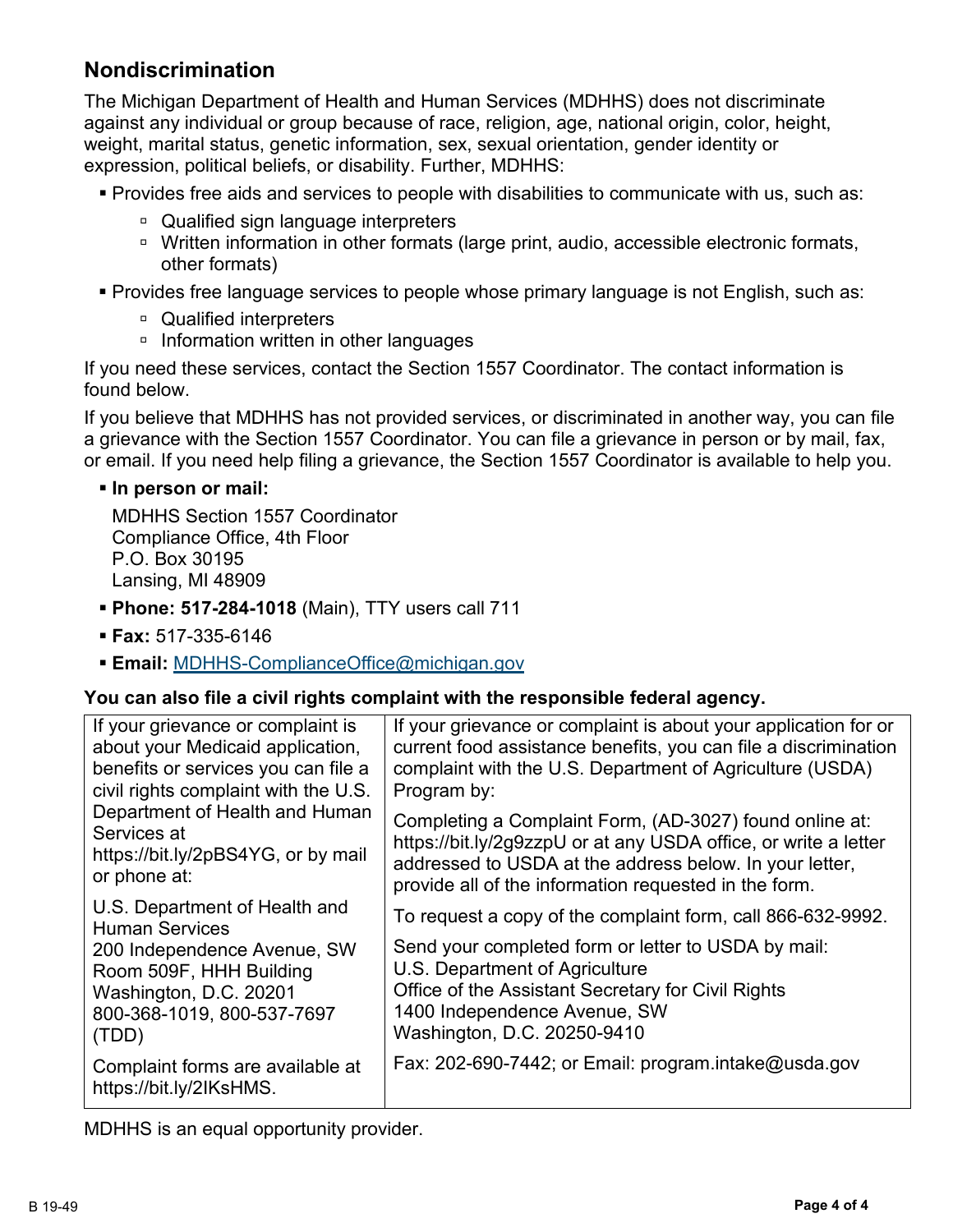

### **Frequently Asked Questions (FAQ)**

## **about the University of Michigan Study of Health Michigan Plan (HMP) Work Requirements**

Starting **January 1, 2020**, Michigan law requires some people with Medicaid health care coverage through HMP to work or do other activities, like job search, for at least **80 hours** each month. **If they do not meet this requirement, HMP members may lose their health coverage.**

The Michigan Department of Health and Human Services (MDHHS) would like to learn how the work requirement will impact people enrolled in HMP. MDHHS is working with the University of Michigan (UM) to research the following questions:

- Are people enrolled in HMP working?
- Can working people get job-sponsored health insurance?
- Can people still get the health care they need?

### **Who is included in this UM study?**

Everyone enrolled in HMP and who have not been exempted (excused) from the work requirement, as of January 1, 2020.

#### **How will this UM study be managed?**

People will be randomly assigned (like pulling names out of a hat) to two different groups:

- Most people are assigned to Group A and are required to complete work or other activities.
- About 10% are assigned to the Research Group and will be exempt (excused) from the work requirement.

#### **Will participation in this UM study impact my enrollment in HMP?**

No, your HMP health coverage will not be impacted. You will continue to be enrolled in HMP, if you meet the program requirements.

#### **Will I be paid for participating in this UM study?**

You will not be paid for participating in this UM study.

**I have been assigned to the Research Group Exemption. How long will this exemption last?** You will be exempt (excused) from reporting work or other activities through December 31, 2023.

### **What happens if I lose my HMP health coverage and enroll in HMP later?**

You will keep the same Research Group Exemption through December 31, 2023, even if you lose your HMP health coverage and enroll in HMP later.